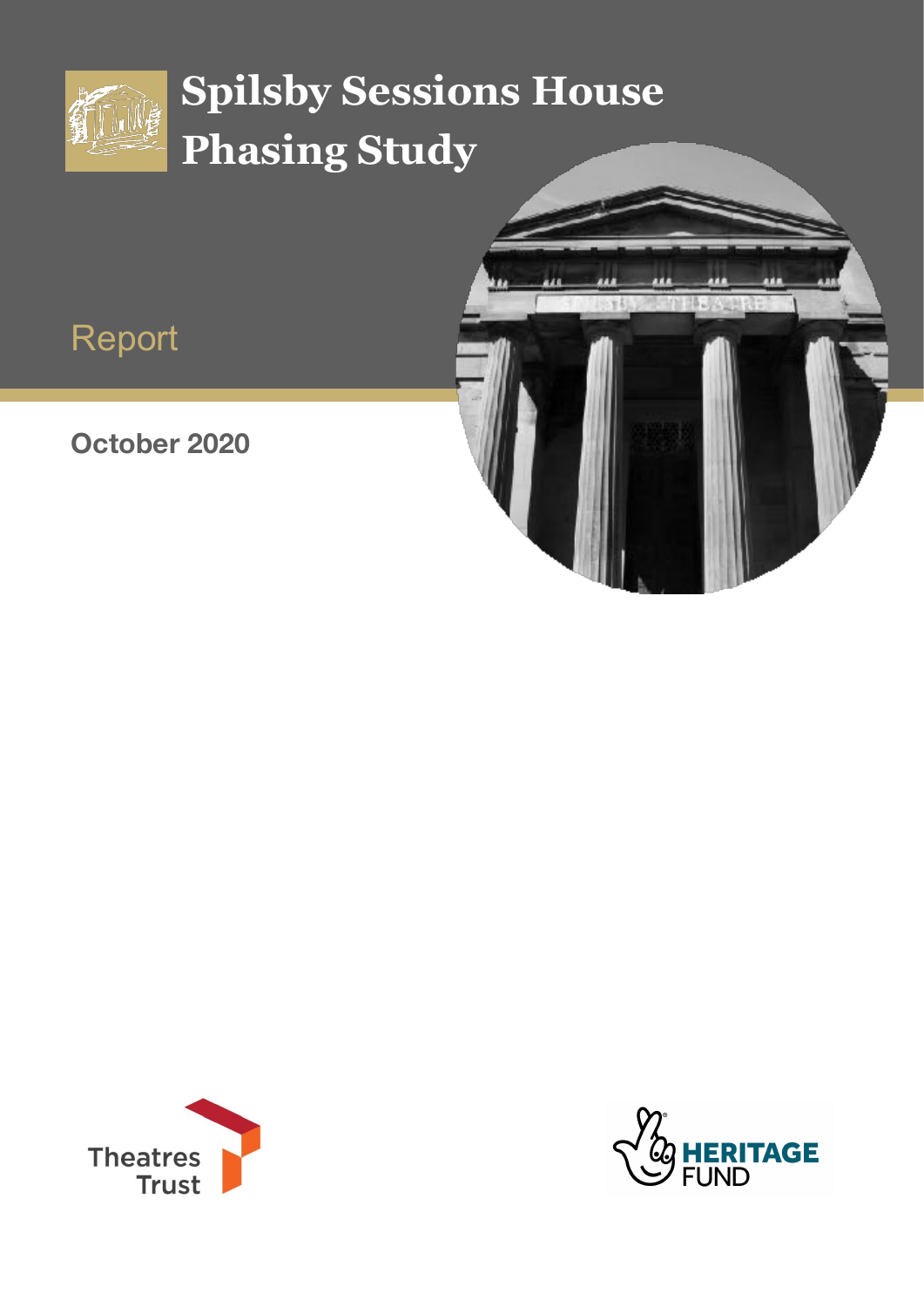### **Contents**

|                                        | 1. Introduction                                   | 1                       |  |
|----------------------------------------|---------------------------------------------------|-------------------------|--|
|                                        | 2. Phasing study project team                     | 1                       |  |
|                                        | 3. Phasing study summary                          | $\overline{2}$          |  |
|                                        | <b>3.1 A PROJECT IN THREE ACTS</b>                | $\overline{2}$          |  |
|                                        | <b>3.2 CAPITAL WORKS</b>                          | $\overline{2}$          |  |
|                                        | <b>3.3 BUSINESS PLAN</b>                          | $\overline{2}$          |  |
|                                        | 3.4 ECONOMIC IMPACT ASSESSMENT                    | $\overline{2}$          |  |
|                                        | <b>3.5 ACTIVITY PLAN</b>                          | $\overline{2}$          |  |
|                                        | 3.6 PHASE ONE FULL PROJECT COSTING                | 3                       |  |
|                                        | <b>3.7 FUNDRAISING STRATEGY</b>                   | 3                       |  |
|                                        | 3.8 VAT ADVICE                                    | 3                       |  |
|                                        | <b>3.9 CONSULTATION &amp; STAKEHOLDER SUPPORT</b> | 3                       |  |
|                                        | <b>4. Covid -19</b>                               | 3                       |  |
|                                        | 5. Initial considerations                         | $\overline{\mathbf{4}}$ |  |
|                                        | 6. Project visits, research and advice            | $\blacktriangle$        |  |
|                                        | <b>6.1 PEOPLE AND PROJECTS</b>                    | $\overline{4}$          |  |
|                                        | 6.2 ADVICE                                        | $\overline{4}$          |  |
| 7. Working process and phasing options |                                                   |                         |  |
|                                        | <b>7.1 ASSESSMENT FACTORS</b>                     | 5                       |  |
|                                        | <b>7.2 MICRO PHASING</b>                          | 6                       |  |
|                                        | <b>7.3 FIVE PHASES</b>                            | 6                       |  |
|                                        | <b>7.4 CAPITAL WORKS COST REDUCTIONS</b>          | 6                       |  |
|                                        | 7.5 FIRST IDEA FOR A THREE PHASE PROJECT          | $\overline{7}$          |  |
|                                        | 7.6 IDENTIFYING THE PROPOSED THREE PHASE PROJECT  | $\overline{7}$          |  |
| <b>8. Conclusion</b>                   |                                                   |                         |  |
| 9. Action plan                         |                                                   |                         |  |
| <b>10. Appendices contents</b>         |                                                   |                         |  |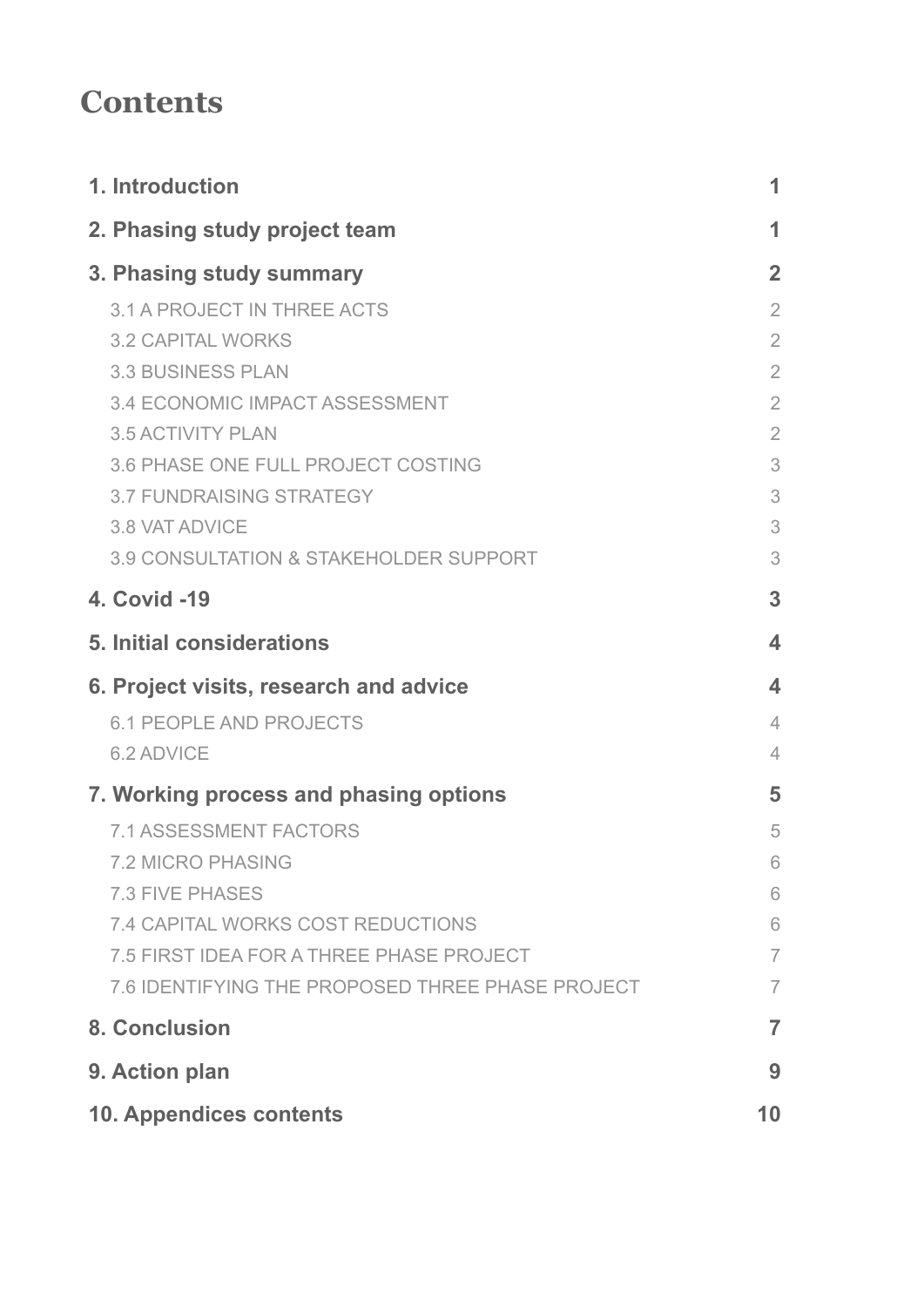### <span id="page-2-0"></span>**1. Introduction**

Spilsby Sessions House (SSH) is a limited company with a pending application for charitable status. Spilsby's grade II listed Sessions House (Spilsby Theatre) is a building in need of significant repair and since 2015 it has been on the Theatres Trust 'Theatre Buildings at Risk Register'.

Following the completion of a viability study in 2018, SSH took advice from the National Lottery Heritage Fund to understand how to proceed with a capital project that would restore the heritage site and transform the building into a cultural venue for the benefit of the public. SSH concluded that a phased project would be the most likely way to attract the necessary funding.

This phasing study has been funded by the National Lottery Heritage Fund and the Theatres Trust and all aspects of the study have been overseen by SSH. Further details about the SSH organisation, governance and management can be found on pages 3 and 29 of the business plan (appendix 2).

The purpose of this study is to build the capacity of the organisation and understand the feasibility of phasing the project.

### <span id="page-2-1"></span>**2. Phasing study project team**

With funding from the National Lottery Heritage Fund and the Theatres Trust, it was possible to appoint an experienced professional team of consultants to work with SSH on specific aspects of this study:

**Architectural:** Adam Goodfellow of Tim Ronalds Architects (TRA) has led the architectural team for this study. Adam and TRA have considerable experience in heritage conservation and arts facility projects and have received a collection of awards for work, including: Wilton's Music Hall; Ironmonger Row Baths; Hackney Empire; The Colyer-Fergusson Building; Sevenoaks School Performing Arts Centre.

**Business and activities planning:** Culver Dodds Cultural Consultancy (CDCC) was created by William Culver-Dodds in 2008. William is an expert in the cultural sector, working with heritage and cultural organisations and venues on strategic planning, feasibility studies and options appraisals. William is a former Chief Executive of Harrogate International Festivals and transformed the organisation from a stand-alone summer music event into a year-round cultural powerhouse. He has provided consultancy services for several organisations in Lincolnshire, including the National Centre for Craft and Design in Sleaford.

**Fundraising strategy:** Cynthia Wainwright is a development and marketing professional with an expertise in fundraising and relationship building for arts and cultural organisations. She has worked for leading institutions, including Tate and the British Library and is a former Head of Development at the Hepworth Wakefield. Fundraising campaigns have included the capital campaigns for Tate Britain's renovation and Tate Modern's extension. Cynthia is also a National Lottery Heritage Fund Committee Member for Yorkshire and the Humber.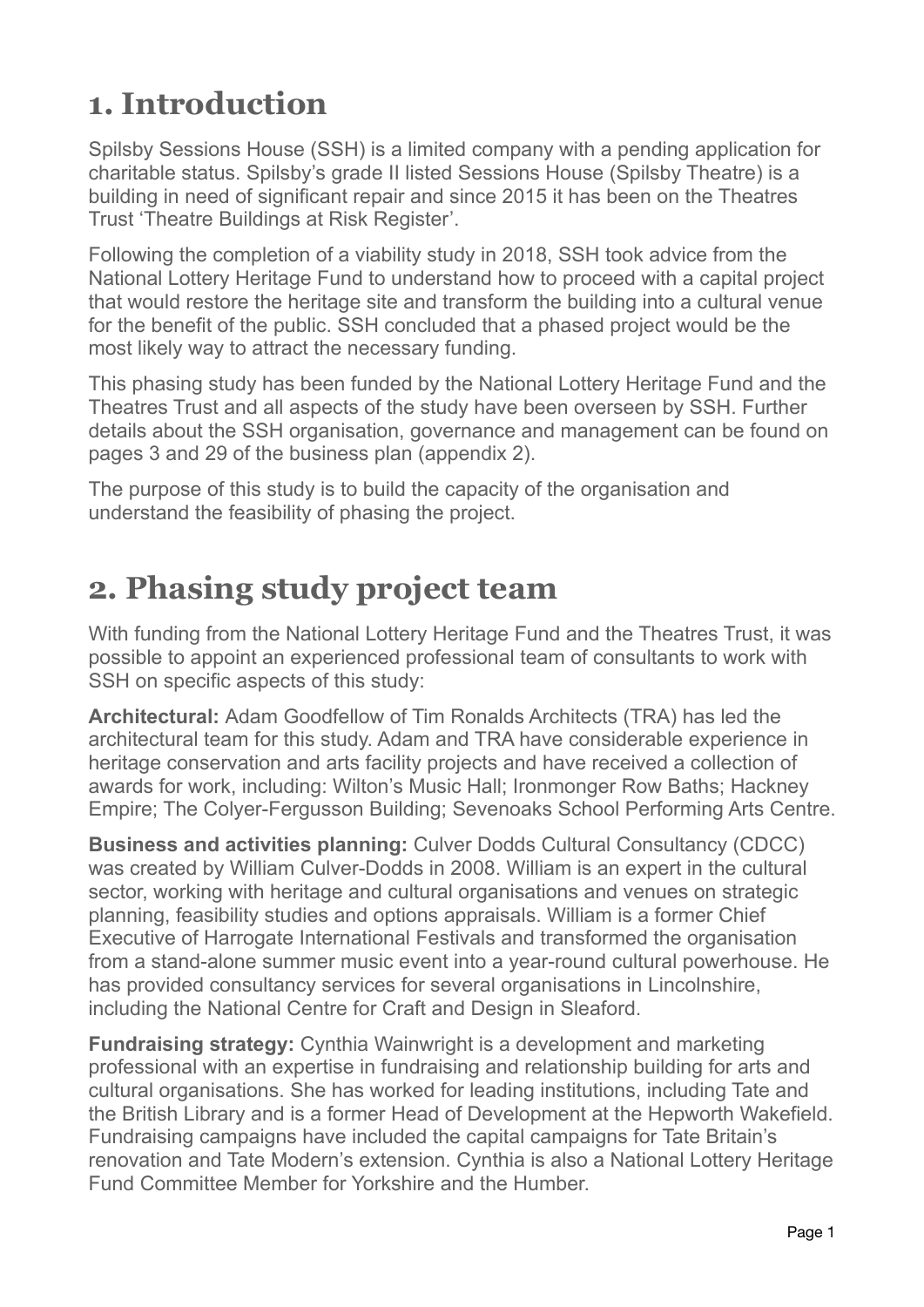# <span id="page-3-0"></span>**3. Phasing study summary**

#### <span id="page-3-1"></span>3.1 A PROJECT IN THREE ACTS

SSH has worked closely with consultants and undertaken thorough research to identify a viable phased capital project. A three-phase approach has been agreed and comprises:

**Pre works & Phase one** - building purchase and temporary repair pre works to prevent further deterioration during development stage. Phase one delivers full roof repair, making the building watertight. This enables temporary 'meanwhile' use of the courtroom and smaller rooms for a combined arts and heritage engagement and events programme, including audience and partnership development work.

**Phase two** - provides a fully operational cultural venue, including fit-out of the main space and creation of the cafe, bar foyer, kitchen and new toilet facilities. There will be dedicated heritage display/exhibition space in the building's three police cells and office/studio workspaces on the first floor (west side). The barn at the rear of the building will be used as making space for arts and crafts and set construction and will support the delivery of activities.

**Phase three** - final project work, including preservation of the historic facade and forecourt, and the provision of the function room, additional office/studio rental spaces and additional toilets (east side works).

More detail is provided in the architectural report (appendix 1) and the business plan (appendix 2).

#### <span id="page-3-2"></span>3.2 CAPITAL WORKS

Full consideration has been given to the cost profile, feasibility and order of construction works. A full architectural report, produced by Adam Goodfellow (TRA), is provided in the appendices of this study (appendix 1).

#### <span id="page-3-3"></span>**3.3 BUSINESS PLAN**

Each phase will grow and develop the operational capacity of the Spilsby Sessions House organisation and will enable a fully sustainable future. The business plan produced by CDCC is provided in the appendices of this study (appendix 2). An Audience Agency report was commissioned to inform the business plan and this is also provided in the appendices of this study (appendix 3).

#### <span id="page-3-4"></span>3.4 ECONOMIC IMPACT ASSESSMENT

A high level assessment of the economic impact of the project, produced by CDCC, is provided in the appendices (appendix 4) and demonstrates the potential benefit the project could bring to the local economy.

#### <span id="page-3-5"></span>3.5 ACTIVITY PLAN

SSH worked with CDCC to scope an activity plan for phases one and two of the project. The plan focuses on heritage activities that would be delivered as an integral part of the capital project and also combines the scope of future arts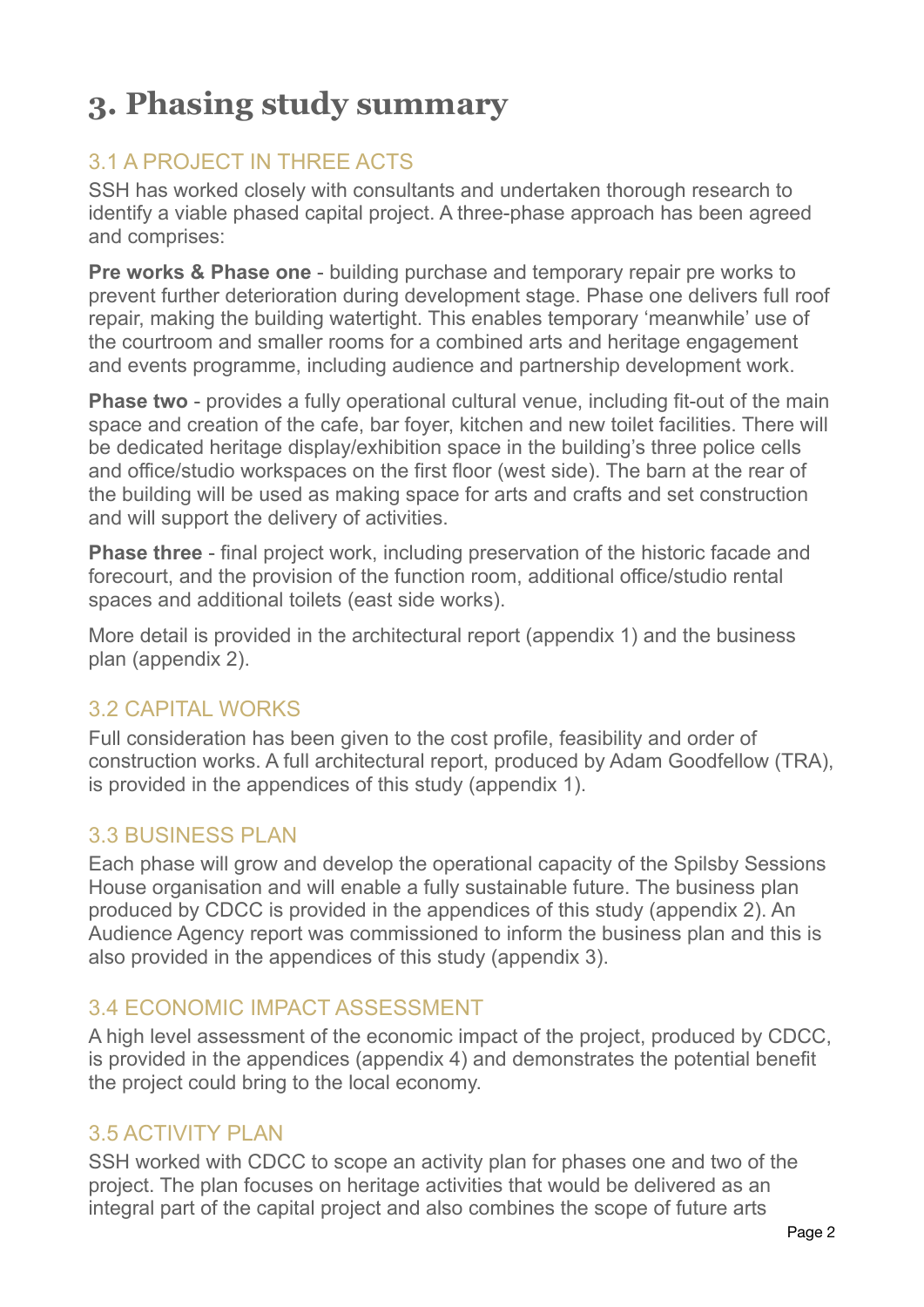activities SSH aims to deliver as part of an all encompassing programme. Public and stakeholder consultation also informed the plan. All activities have been incorporated into project costings and forecasts detailed in the business plan. The full activity plan is provided in the appendices of this study (appendix 5).

### <span id="page-4-0"></span>3.6 PHASE ONE FULL PROJECT COSTING

An estimate of the full phase one project cost is provided in the appendices (appendix 6). This costing has provided essential information for the fundraising strategy.

### <span id="page-4-1"></span>3.7 FUNDRAISING STRATEGY

The fundraising strategy (appendix 7) is predominantly focused on phase one and the next immediate stages of the project. It also provides some indication of longer term strategy.

### <span id="page-4-2"></span>3.8 VAT ADVICE

Advice has been provided by Chiene & Tait via the Heritage Trust Network. A report is provided in the appendices (appendix 8).

### <span id="page-4-3"></span>3.9 CONSULTATION & STAKEHOLDER SUPPORT

Specific heritage sector advice and other project visits are detailed in section 6 of this study. Details of stakeholder consultations and statements of support are provided in the appendices (appendix 9). We have received significant support from the East Lindsey District Council (ELDC) Vital & Viable Market Towns Team, from the ELDC Heritage Officer and from Spilsby Town Council.

### <span id="page-4-4"></span>**4. Covid -19**

Whilst no scenario planning or full assessment of the impact of Covid-19 on the project is provided within this report, consideration has been given to how future activities could be delivered with social distancing measures remaining in place.

- Phase one All activities and development work detailed in phase one of the project could still be delivered in line with current social distancing legislation and government guidance for venues and heritage sites. Risk assessment and implementation of measures would be required.
- Phases two and three Scenario planning and reassessment of design and use of space may be required during development stages if there has been no improvement in the Covid-19 situation.

For these reasons we believe the project could proceed, provided funding schemes are able to be reopened for applications.

We would like to thank NLHF for allowing a grant extension, providing additional time to produce this report. Due to Covid-19 and the UK lockdown, it was necessary to temporarily pause work on this study and the number of project visits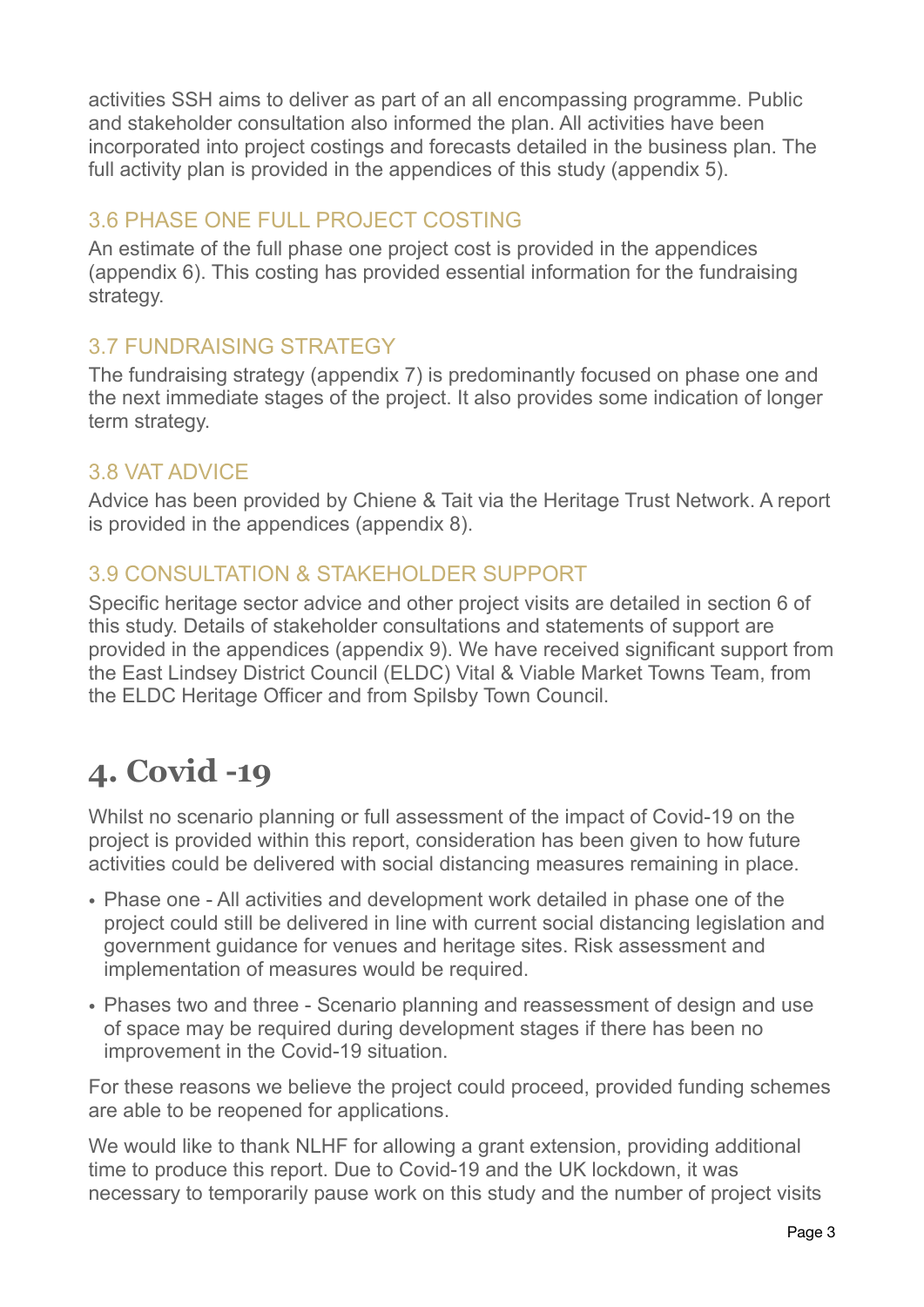had to be reduced. When the project was reconvened, essential meetings were held via video conferencing.

### <span id="page-5-0"></span>**5. Initial considerations**

An initial project team meeting was held to establish priorities and to understand any specific advice required.

A key question was how activities and income generation could be maintained throughout a phased programme of capital works to ensure sustainability. It was established that to achieve this, the logistics of undertaking construction work in stages and the effect this would have on operational activity would require careful consideration.

### <span id="page-5-1"></span>**6. Project visits, research and advice**

### <span id="page-5-2"></span>6.1 PEOPLE AND PROJECTS

The following people/organisations and projects visits provided essential advice to inform this study. This included:

- Sarah Dowd Viva Arts (Soham) Project Manager and Director of Tricolor Heritage Development and Design
- Kathryn Moore Heritage at Risk Solutions Officer, Heritage Lincolnshire; Greyfriars restoration project, Lincoln
- Claire Appleby Architecture Adviser, Theatres Trust
- Emily Knight, Architectural Heritage Fund
- Emilie Wales East Lindsey District Council Historic Environment Officer and Trustee of Great Grimsby Ice Factory Trust
- Jeremy Stone Associate Director, Greenwood Projects
- Heritage Trust Network

### <span id="page-5-3"></span>6.2 ADVICE

A broad range of very beneficial advice was received. This included useful guidance on fundraising and costing and a variety of ideas in regard to the challenge of phasing the project. Some key points were:

- *• the starting point for deciding how to implement phasing should be understanding funders' outcomes*
- *• establish an arts/community led approach*
- *• making the building water tight is a priority*
- *• consider how phase one could provide some development of sustainable income as a result of capital works*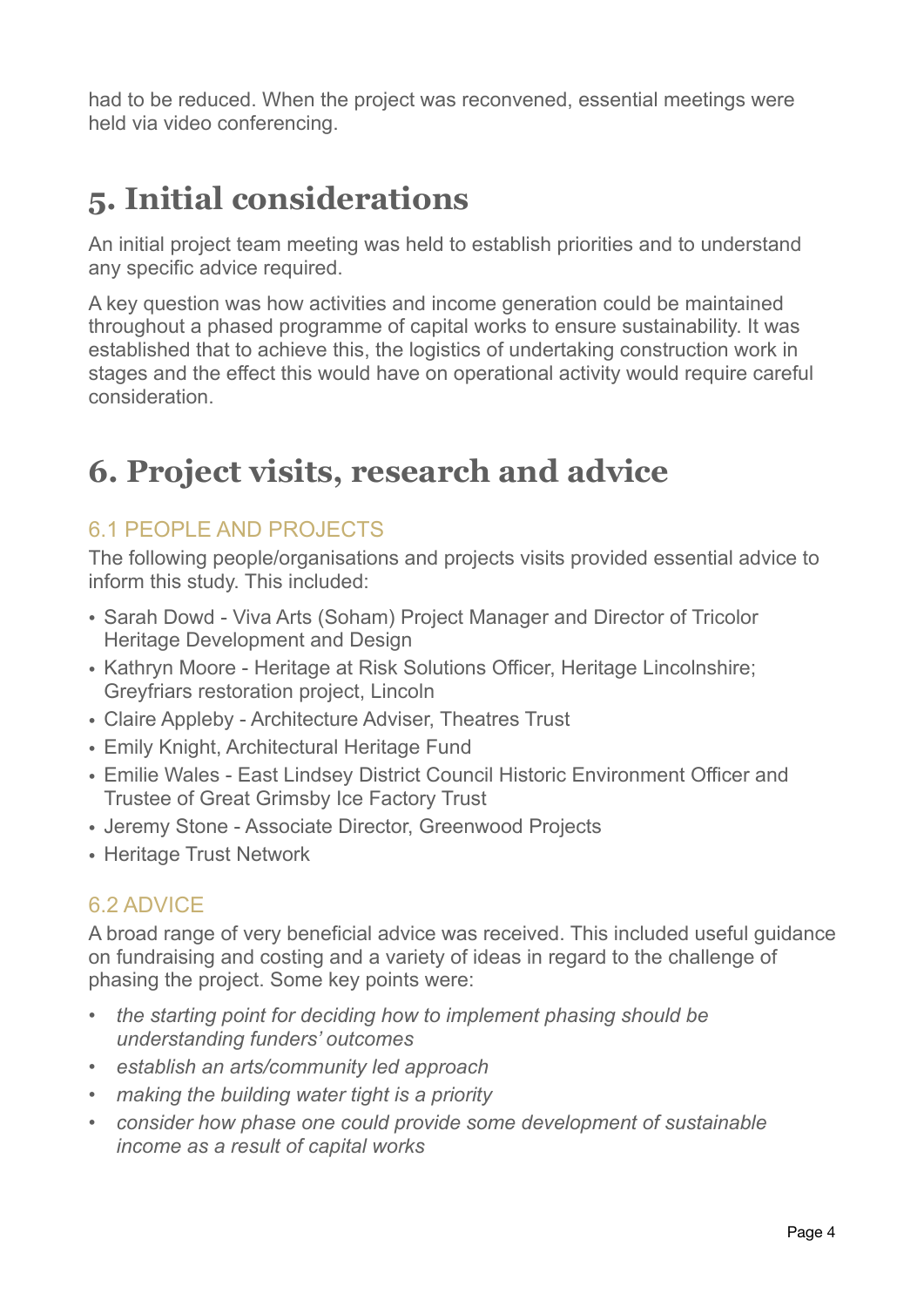- *• consider "Micro Phasing" i.e with activities and community need as a starting point, think how rooms and spaces could be used and developed on a small scale project by project basis to create phases*
- *• the least number of phases the better*
- *• it would be beneficial, in terms of fundraising, if the full project cost for each phase could be maintained at around £1m or less*
- *• if the cost of the main space capital work is unavoidably over £1m perhaps undertake a series of small under £1m phases first and place that phase later*
- *• consider how activities could be in line with County/District council policies for community development e.g. economic development plans, tourism plans. Having a District/County Councillor on the board or closely connected to the project could be very helpful.*
- *• consider the skills and network that already exists with the organisation. As a theatre/arts organisation how can creativity, experience and practical knowledge be applied, particularly in delivering solutions for 'meanwhile use'.*
- *• could outdoor spaces be used to provide a programme of events, in temporary tented venues, to generate income during construction.*
- *• consider how phasing could provide scaled capacity building of the Spilsby Sessions House organisation.*

### <span id="page-6-0"></span>**7. Working process and phasing options**

### <span id="page-6-1"></span>7.1 ASSESSMENT FACTORS

Taking all advice into consideration, the project team explored options for phasing the project. It was very clear from research, project visits and the advice received that there is no standard or accepted process for assessing how a project should be phased. However the project team identified the following assessment factors to consider in phasing the project:

*How could each phase:* 

- engage more people in heritage?
- deliver activities of social/community benefit?
- grow the capacity of the organisation?
- enable income generation and develop sustainability?
- support stakeholders and local/regional strategic plans?
- use the building's spaces (perhaps even temporarily) to achieve the above?
- enable parts of the building to remain in use whilst construction took place elsewhere?
- prevent further deterioration of the building (particularly in early phases)?
- enable an overall realistic cost profile (with an 'ideal' cost target of £1m or less per phase)?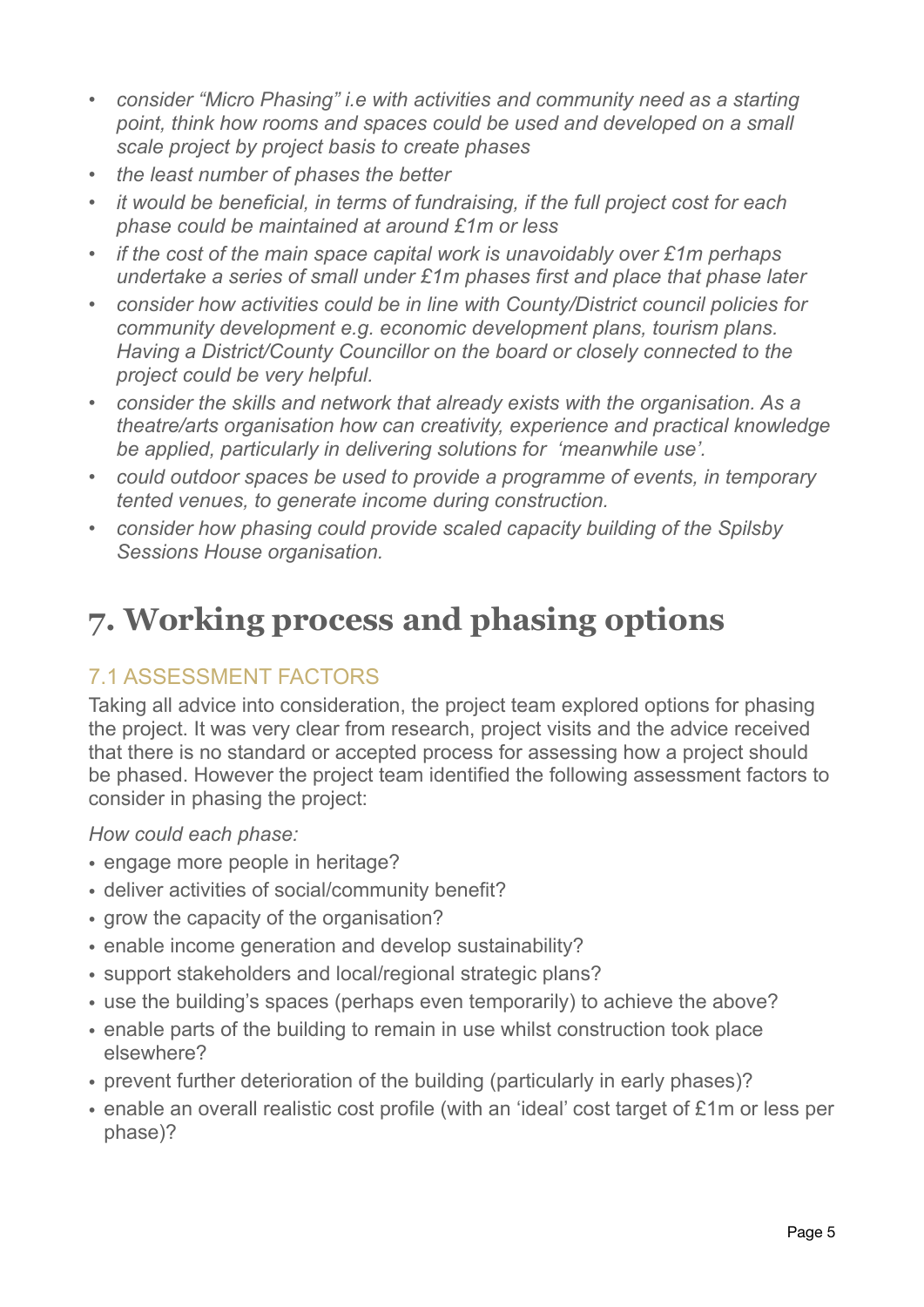### <span id="page-7-0"></span>7.2 MICRO PHASING

A 'micro phasing' approach to the project was explored. The exercise identified 8 phases - a series of community focused projects that would open up the use of the building one step at a time. The architectural team provided a rough costing of the phased capital works and an architectural assessment of smaller phases (see appendix 1 p4).

Whilst this approach did produce phases all well under £1m, it was determined that 'micro phasing' the project was untenable for several reasons:

- timescale (the project could take 16 years or more to complete)
- the overall project cost would rise significantly. The estimated total just for capital works was £4.4m (this did not include VAT or activities costs)
- maintaining momentum, the interest of funders and the interest of the public, over such a timescale could be very difficult
- there would be an administrative burden of constant fundraising alongside operational management over a long period. This could result in either a need for additional staff at further additional cost, or a reduction in the quality of activities being delivered
- practical and safety concerns in regard to maintaining operation during construction (see appendix 1 p4)
- micro phasing did not answer the urgent need for restorative building work to prevent further deterioration across the heritage site, which could also create additional cost (see appendix 1 p4)

However, the exercise did provide some indication of how operational delivery of heritage, arts and community activities could be scaled. As an exercise it also stimulated further ideas of how the project could deliver public benefit and social impact.

#### <span id="page-7-1"></span>7.3 FIVE PHASES

Phases identified in the "micro phasing" exercise were combined to create a scenario of a five phase project. Again rough costings were produced. However the project team still had serious concerns on timescale for delivery, prevention of deterioration and the consequences both presented.

#### <span id="page-7-2"></span>7.4 CAPITAL WORKS COST REDUCTIONS

It became apparent that some overall cost reduction of the capital works would be beneficial. The team assessed whether any of the capital costs could be reduced without changing the overall project aim of creating a 'Community Arts Centre with Cinema Screenings, Cafe and Workspaces'. A re-evaluation of the design plans from the 2018 viability study was undertaken. The following was considered:

- what was essential
- what was needed practically to achieve the envisaged end use
- what was beneficial but not essential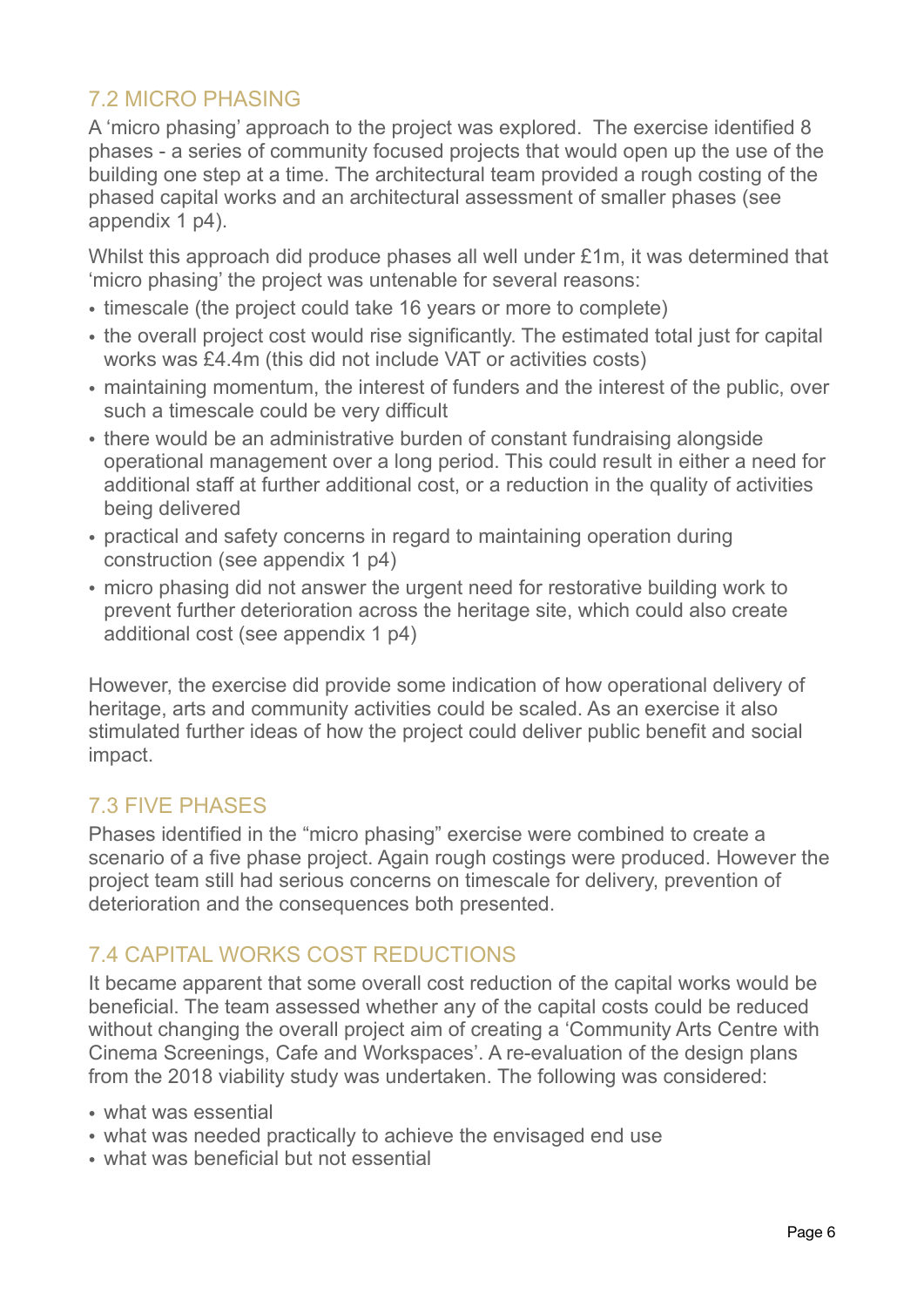Several reductions to capital works were identified and are detailed in the architectural report (appendix 1, p4)

### <span id="page-8-0"></span>7.5 FIRST IDEA FOR A THREE PHASE PROJECT

Having explored other options, the project team decided a three phase solution was required. The core aims and vision of the project were then revisited. A first idea for a three phase solution was then devised, based on providing the fastest route to a fully operational arts venue; phase one brought the majority of the building into use and left only small scale works in phases two and three. Rough capital works costings were produced. However, this phased solution was problematic for the following reasons:

- the project lacked any scaled organisational capacity building
- the cost profile was top heavy with phase one being £3m+

### <span id="page-8-1"></span>7.6 IDENTIFYING THE PROPOSED THREE PHASE PROJECT

A balance was required between answering urgent need for restorative work and the need to build the capacity of the organisation with each phase. By completing no more than roof works in phase one, a temporary 'meanwhile use' of the building could be achieved and deterioration could be halted. The project team concluded this would provide the most cost effective beginning to the project.

Phase two would bring the main space into use and therefore needed the supporting facilities (foyer, toilets, bar, office) situated on the west side, as a minimum requirement for functionality. It was therefore logical to leave the additional facilities on the east side until phase three, together with final restorative work.

The final proposed three phase approach to capital works, including design plans and costings, is detailed in the architectural report (appendix 1 p5 to p27).

## <span id="page-8-2"></span>**8. Conclusion**

Based on the research and evidence provided in this study, SSH is proposing the three phase capital project as the most effective solution to maintaining the heritage site and ensuring long term sustainable operation of the cultural facility. The approach to phasing also enables SSH to maintain operations through continued use of parts of the building throughout construction (see appendix 1 p5).

The fundraising strategy (appendix 7) suggests the project can be delivered provided SSH can meet the task of managing the capital fundraising campaign as described in section 4.2 of the strategy.

Section 5 of the fundraising strategy indicates there is strong case for need that would appeal to a broad range of potential funders. The project answers funding criteria and outcomes in the following ways:

• the project will involve a wider range of people in heritage and the arts through implementation of the activity plan (appendix 4). The potential audience has been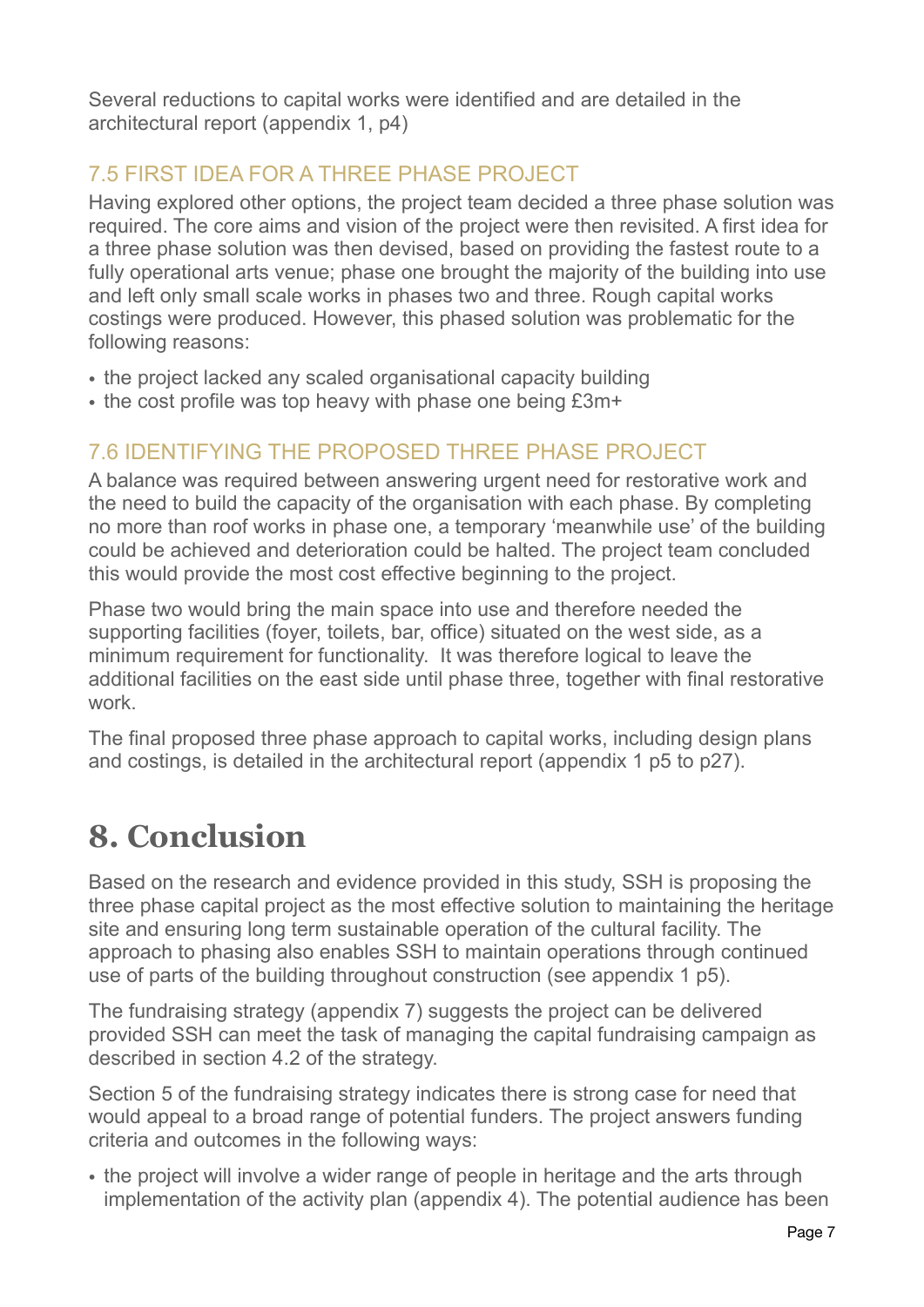identified in the business plan (appendix 2 section 6) and evidence from ACE (appendix 2 page 26) and the Audience Agency report (appendix 3) indicates that although the project is situated in a rural area, in a town with a small population, there is a wide catchment area containing more than 580,000 people who could potentially benefit from this project

- phase one will create an opportunity to build the capacity of the organisation and develop people's skills through the delivery of project based activities before scaling up to full operation of a venue in phase two.
- heritage will be restored and maintained. The phased project will ensure the immediate need to halt further deterioration is met through full roof repairs in phase one and less urgent restoration would be completed in phases two and three (see appendix 1)
- the programme of activities (appendix 5) will enable Spilsby's heritage to be more fully understood and explained. The SSH approach of combining arts and heritage will encourage learning and changes in ideas and actions through the full implementation of the activity programme. Audiences and participants will benefit from greater wellbeing
- establishing the use of prison cells as permanent heritage exhibition space in phase two will also ensure the project provides a legacy of heritage education and engagement
- SSH aims to deliver high quality art and culture in a rural part of the UK and could play a significant role in stimulating the regional arts sector. Strong partnerships are already being developed with regional stakeholders (see appendix 9 - p2 to p7) and SSH has played a key role in establishing Spilsby Light Night
- the business plan (appendix 2) provides clear evidence of how the organisation would become resilient as result of the phased project. Forecasts (business plan section 8) indicate that the organisation would become self-sustaining as a consequence of the phased project and would no longer be dependent on funding after phase three
- as a result of this project, Spilsby will be a better place to live. The project will deliver a high quality cultural offer, provide a hub for the community and will also boost the local economy through increased footfall. The net additional expenditure anticipated to be produced is estimated at approximately £511,566 per year (appendix 4 section 2). In addition, the organisation is projected to employ a total of 5 staff (1 x full time and 4 x part-time) which equates to 2.4 FTE jobs. Volunteering opportunities will also abound.
- the project has town and district council support and has been highlighted as an integral project for the revitalisation of Spilsby in the recent Institute of Place Management "Vital and Viable Spilsby" report commissioned by East Lindsey District Council (See Appendix 9 p1, p3 and p4)
- the project has been developed as a direct result of listening to the community and engaging with regional stakeholders (see appendix 9)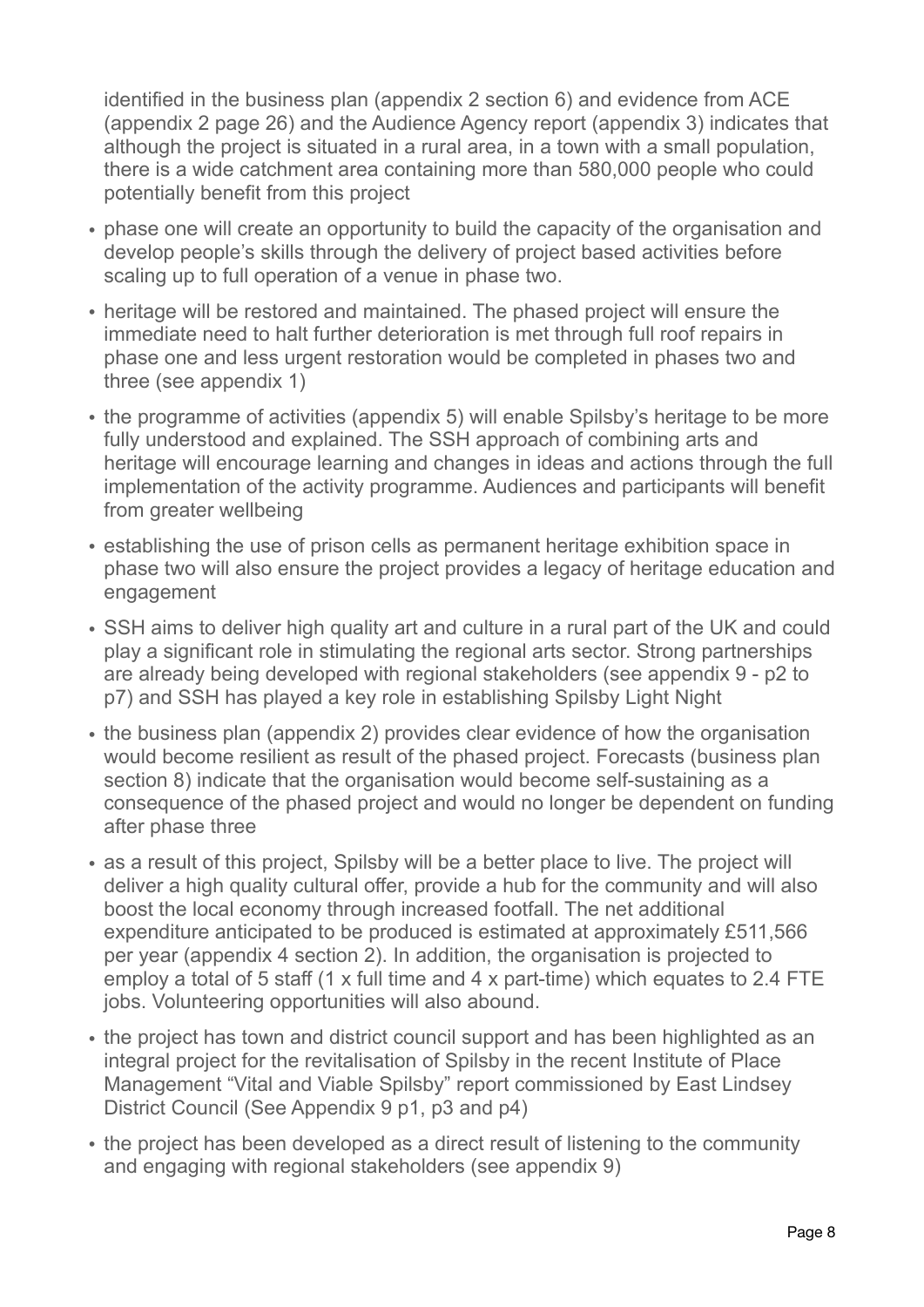# <span id="page-10-0"></span>**9. Action plan**

SSH will take the following actions in the next twelve to eighteen months

|                         | <b>Timescale</b>   | <b>Action</b>                                                                                                                   | <b>Notes</b>                                                                                                                            |
|-------------------------|--------------------|---------------------------------------------------------------------------------------------------------------------------------|-----------------------------------------------------------------------------------------------------------------------------------------|
| 1                       | Immediate          | Consult with National Lottery Heritage Fund<br>and the Theatres Trust to obtain feedback<br>and advice.                         |                                                                                                                                         |
| $\overline{2}$          | Immediate          | Meet with ELDC and Town Council to update<br>on progress, discuss next steps and<br>maintain support for project                | Provide full access to phasing study.<br>Also create a summary document of<br>key points.                                               |
| 3                       | Immediate          | Complete establishment of legal agreement<br>with current owners in regard to property<br>ownership                             | Legal advice is being taken.<br>N.B. A legal agreement is required in<br>regard to property ownership prior to<br>charity registration. |
| $\overline{\mathbf{4}}$ | Immediate          | Complete Charity registration process                                                                                           | Legal advice is being taken.                                                                                                            |
| 5                       | January<br>2021    | Form Capital Development sub-committee.<br>Recruit additional sub-committee members<br>volunteers/new trustees.                 | See Fundraising Strategy<br>Section 4.2                                                                                                 |
| 6                       | <b>Early 2021</b>  | Begin 'Quiet Phase' of funding plan.<br>Applications to Trusts/Public Sector.<br>Raise (Development match)<br>target of £37,500 | See Fundraising Strategy<br>Section 5.1<br>Applications to trusts can only be made<br>by SSH if it has charity status                   |
| $\overline{7}$          | <b>Early 2021</b>  | Begin work on NLHF application<br>(Development) £328,500<br>Aim to submit mid/late 2021                                         | See Fundraising Strategy<br>Section 5.1                                                                                                 |
| 8                       | <b>End of 2021</b> | Applications to Trusts & Foundations<br>Raise (Delivery match)<br>Target £123,750                                               | See Fundraising Strategy<br>Section 5                                                                                                   |
| 9                       | 2022               | Commence development work including<br>temporary repairs, design development and<br>planning permissions                        | Provided fundraising targets are met.<br>See Fundraising Strategy<br>Section 5                                                          |
| 10                      | 2022               | Begin work on NLHF application<br>(Delivery) £622,220                                                                           | See Fundraising Strategy<br>Section 5.1                                                                                                 |
| 11                      | 2022               | Begin work on 'Public Phase' of funding plan                                                                                    | See Fundraising Strategy<br>Section 5.1                                                                                                 |